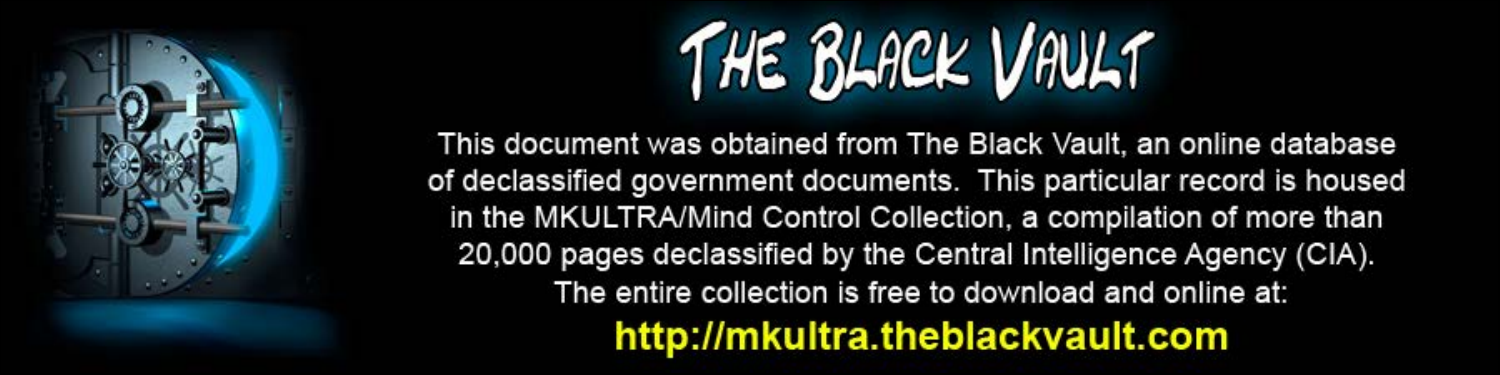$\Im$  march 1951 20 March 1951

anne

**ELCC** 

astion

 $5 -$ 

Ultimatel

NEWRANDUR FOR: DEPUTY CHIF,

SUBJECT:

Coments on Reno by **Election** Acting Chief, 1951. عنرهمست

1. I have today discussed this necorondum with Drs. enc 1. etates وال ال

Certain drugs are known to produce amneeia. Usually a. the effect lasts a matter of hours or days, at the most three maths. He knows of none which are in effect as long as 18 months, as intimated in the above neme.

b. Persenent dansge of the brain by drugs is quite feasible; but it would be an unusual drug which would damage the brain in such a way that damage is nompletely repaired over an 16-month period,

It seems unlikely that ė. would stundle on a "series of related drugs" of this nature; rather this would be general knowledge in special medical groups.

Despite the unusualness of the claims, the contect ₫. should be pursued further, as subrested with **and** in section 2 Delow.

Imediate action.

a. Further contact, possibly by Hr. Tirst made the contact, should be maintained with ່າກວ່ to ascortain:

(1) the chemical nature of these drugs, and whether \* they are well known,

(2) nore information as to their exact physiological effects,

(3) who manufactures them or has studied them, and  $(4)$  what clinical evidence there is that they have such lingering effects. ستي. الم MAR 23 1951

b. When this svidence has been obtained, will be to help evaluate the proposals therein. ہلر